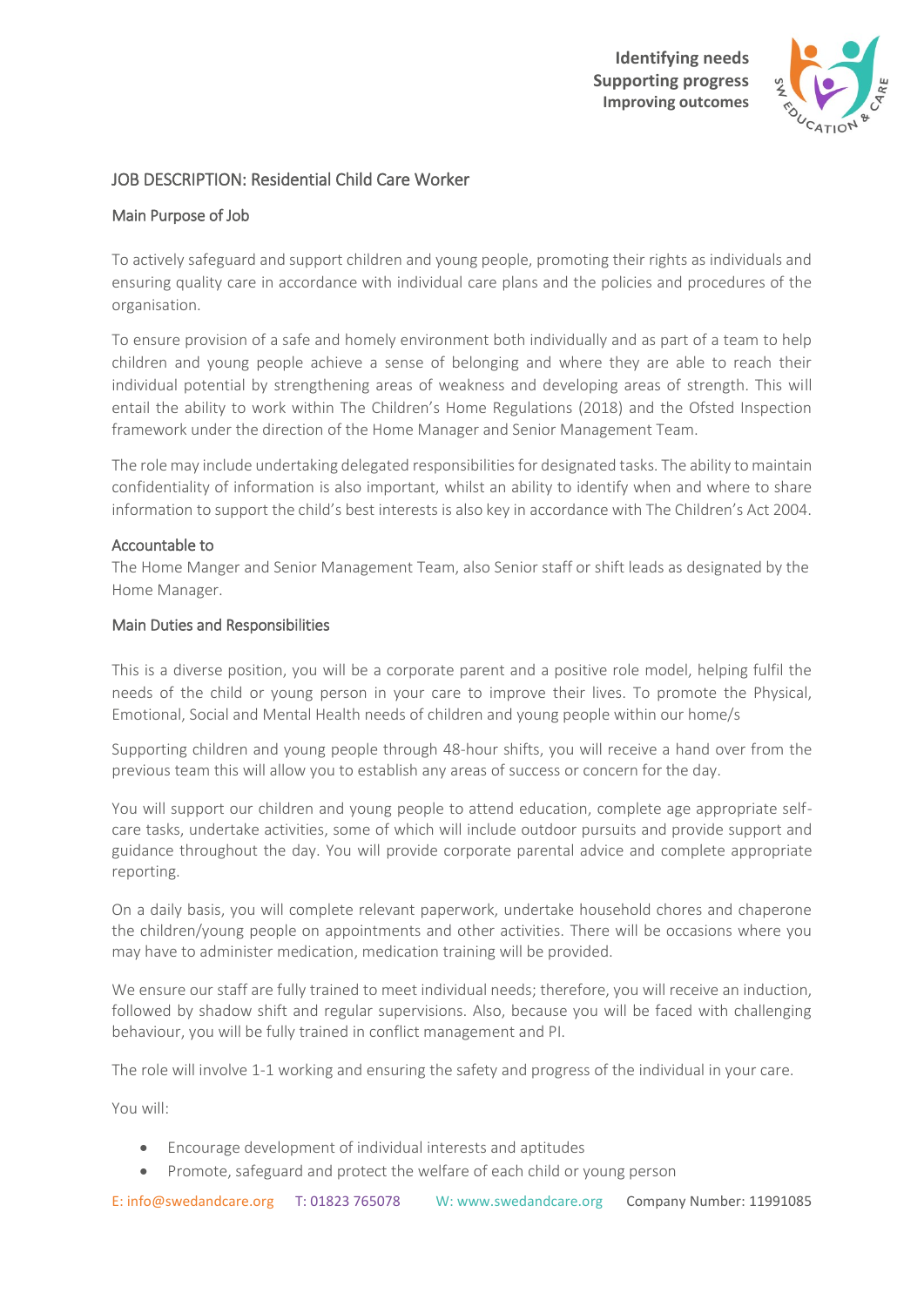

- Establish and maintain positive and trusting relationships with children and young people that will promote their sense of security
- Provide firm, consistent and fair boundaries in respect of their behaviour and employ appropriate and agreed incentives.
- Ensure that appropriate medical help is provided in cases of illness or accident
- Promote the development of a healthy lifestyle
- Assist children and Young People in the development and sustaining of positive social networks with adults and other peer groups
- Organise and participate in activities and holidays, ensuring risk assessments have been agreed
- Provide healthy meals in the home and support development of independence skills
- Assist and support children or Young People through the process of any transition
- Encourage and support children and Young People to develop their full educational and vocational attainment

### Person specification

| Category                       | Essential                                                                       | Desirable                                  | Identification        |
|--------------------------------|---------------------------------------------------------------------------------|--------------------------------------------|-----------------------|
| Experience                     | Minimum 1 year<br>working with children<br>who display<br>challenging behaviour | Extensive experience<br>in this area       | Application           |
|                                | Experience of<br>supporting children<br>with SEMHD                              |                                            |                       |
| Qualifications and<br>training | Knowledge of<br>Children's Homes<br>regulations                                 | Level 3 qualified                          | Application/interview |
|                                | Working towards Level<br>3                                                      | SEND qualification                         | Application           |
|                                |                                                                                 | Psychology<br>qualification or<br>training | Application           |
|                                |                                                                                 | Trauma and<br>attachment training          | Application           |
|                                |                                                                                 | PREVENT training                           | Application           |
|                                |                                                                                 | FGM training                               | Application           |
|                                |                                                                                 | Medication training                        | Application           |
|                                | Level 2 safeguarding                                                            | Level 3 Safeguarding                       | Application           |
|                                |                                                                                 | CSE training                               | Application           |
|                                |                                                                                 | Substance misuse<br>training               | Application           |
|                                |                                                                                 | Professional<br>boundaries training        | Application           |
|                                | Fire awareness                                                                  | Fire marshal or<br>warden                  | Application           |
|                                | First aid certification                                                         | Outdoor first aid                          | Application           |
|                                |                                                                                 | PI training                                | Application           |